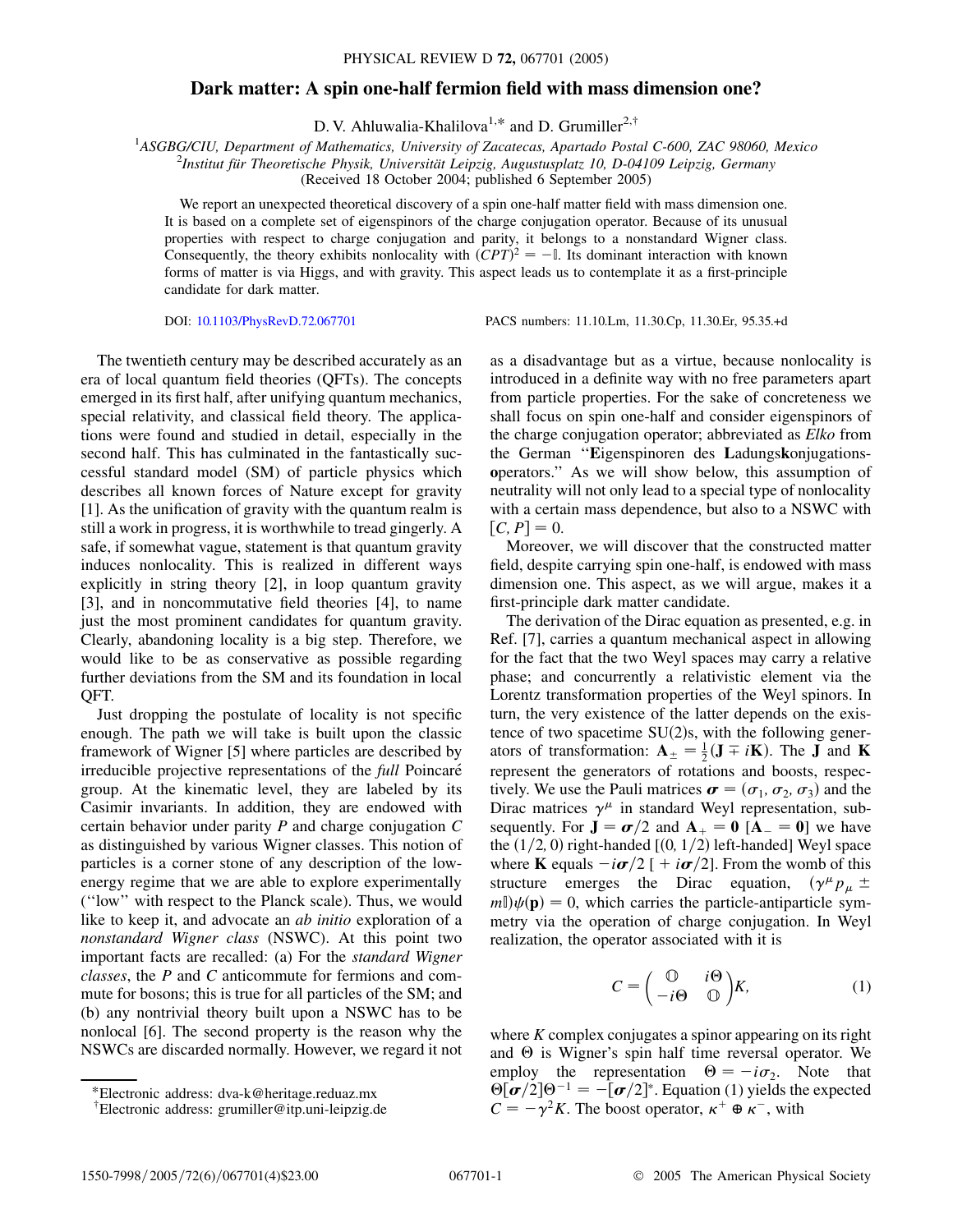$$
\kappa^{\pm} = \exp\left(\pm \frac{\boldsymbol{\sigma}}{2} \cdot \boldsymbol{\varphi}\right) = \sqrt{\frac{E + m}{2m}} \left(\mathbb{I} \pm \frac{\boldsymbol{\sigma} \cdot \mathbf{p}}{E + m}\right), \quad (2)
$$

and the  $(1/2, 0) \oplus (0, 1/2)$ -space charge conjugation operator, *C*, commute. In terms of energy *E* and momentum  $\mathbf{p} = p\hat{\mathbf{p}}$  the boost parameter,  $\varphi = \varphi \hat{\mathbf{p}}$ , is defined as  $cosh(\varphi) = E/m$ ,  $sinh(\varphi) = p/m$ , where *m* is the mass.

*Formal structure of Elko.—*We have summarized above the origin and form of *C*. We now proceed to obtain its eigenspinors. If  $\phi_L(\mathbf{p})$  transforms as a left-handed spinor, then  $(\zeta \Theta) \phi_L^*(\mathbf{p})$  transforms as a right-handed spinorwhere  $\zeta$  is an unspecified phase. As a consequence, the following spinors belong to the  $(\frac{1}{2}, 0) \oplus (0, \frac{1}{2})$  representation space:<sup>1</sup>

$$
\lambda(\mathbf{p}) = \begin{pmatrix} (\zeta \Theta) \phi_L^*(\mathbf{p}) \\ \phi_L(\mathbf{p}) \end{pmatrix} . \tag{3}
$$

These become eigenspinors of *C*, viz. *Elko*, with real eigenvalues if the phase  $\zeta$  is restricted to  $\zeta = \pm i$ :

$$
C\lambda(\mathbf{p}) = \pm \lambda(\mathbf{p}) \tag{4}
$$

The plus [minus] sign yields *self-conjugate [anti selfconjugate] spinors:*  $\lambda^{S}(\mathbf{p})$  [ $\lambda^{A}(\mathbf{p})$ ].

To obtain explicit expressions for  $\lambda(\mathbf{p})$ , we consider the rest frame ( $\mathbf{p} = \mathbf{0}$ ) and decompose the  $\phi_L(\mathbf{0})$  into helicity eigenstates:  $\boldsymbol{\sigma} \cdot \hat{\boldsymbol{p}} \phi_L^{\pm}(0) = \pm \phi_L^{\pm}(0)$ . Taking  $\hat{\boldsymbol{p}} =$  $(\sin\theta \cos\phi, \sin\theta \sin\phi, \cos\theta)$  yields

$$
\phi_L^+(0) = \sqrt{m} \, e^{i\vartheta_1} \left( \frac{\cos(\theta/2) e^{-i\phi/2}}{\sin(\theta/2) e^{i\phi/2}} \right), \tag{5a}
$$

$$
\phi_L^-(\mathbf{0}) = \sqrt{m} e^{i\vartheta_2} \left( \frac{\sin(\theta/2) e^{-i\phi/2}}{-\cos(\theta/2) e^{i\phi/2}} \right). \tag{5b}
$$

We set  $\vartheta_1 = \vartheta_2 = 0$ .<sup>2</sup> This leads to *four* spinors

$$
\lambda_{\{\mp,\pm\}}(\mathbf{0}) = \begin{pmatrix} \zeta \Theta[\phi_L^{\pm}(\mathbf{0})]^* \\ \phi_L^{\pm}(\mathbf{0}) \end{pmatrix} . \tag{6}
$$

Two of these are [anti]-self-conjugate and arise from setting  $\zeta = +i$  [ $\zeta = -i$ ]. These are denoted by  $\lambda_{\{\mp,\pm\}}^S(0)$  $[\lambda_{\{\overline{x},\pm\}}^A(0)]$ . The first [second] helicity entry refers to the  $\left(\frac{1}{2}, 0\right)$   $\left[\left(0, \frac{1}{2}\right)\right]$  transforming component of the  $\lambda(\mathbf{p})$ . Equations (2) and (6) yield the boosted spinors:

$$
\lambda_{\{\mp,\pm\}}^{S/A}(\mathbf{p}) = \sqrt{\frac{E+m}{2m}} \left(1 \mp \frac{p}{E+m}\right) \lambda_{\{\mp,\pm\}}^{S/A}(0). \tag{7}
$$

In the massless limit  $\lambda_{\{-, +\}}^{S/A}(\mathbf{p})$  *identically vanishes* while  $\lambda_{\{+, -\}}^{S/A}(\mathbf{p})$  does not. Moreover, the relation,  $\boldsymbol{\sigma}$ .

 $\hat{\mathbf{p}}\Theta[\phi_L^{\pm}(0)]^* = \pm \Theta[\phi_L^{\pm}(0)]^*$ , physically implies the following:  $\Theta[\phi_L^{\pm}(0)]^*$  has opposite helicity of  $\phi_L^{\pm}(0)$ . Since  $\boldsymbol{\sigma} \cdot \hat{\mathbf{p}}$  commutes with  $\kappa^{\pm}$  this result holds for all **p**. We thus have the important property for *Elko*: they are *not* single helicity objects. That is, *Elko* cannot be eigenspinors of the helicity operator. The same shall be assumed for oneparticle states.

For any  $(\frac{1}{2}, 0) \oplus (0, \frac{1}{2})$  spinor  $\xi(\mathbf{p})$ , the Dirac dual spinor  $\overline{\xi}(\mathbf{p})$  is defined as  $\overline{\xi}(\mathbf{p}) := \xi^{\dagger}(\mathbf{p})\gamma^{0}$ . It is readily verified that, with respect to the Dirac dual, the *Elko* have an imaginary biorthogonal norm, which is a hindrance to physical interpretation and quantization. Therefore, we define a new dual which is required to have the property that: (a) It yields an invariant real definite norm, and (b) it must secure a positive definite norm for two of the four *Elko* 's, and negative definite norm for the remaining two. Up to an irrelevant relative sign, a unique definition, which we call *Elko dual,* is

$$
\overline{\lambda}^{S/A}_{\{\mp,\pm\}}(\mathbf{p}) := \pm i[\lambda^{S/A}_{\{\pm,\mp\}}(\mathbf{p})]^\dagger \gamma^0. \tag{8}
$$

With the *Elko* dual thus defined, we now have, by construction, the orthonormality relations

$$
\overline{\lambda}_{\alpha}^{S}(\mathbf{p})\lambda_{\alpha'}^{I}(\mathbf{p}) = +2m\delta_{\alpha\alpha'}\delta_{SI},
$$
\n(9a)

$$
\lambda_{\alpha}^{\prime}(\mathbf{p})\lambda_{\alpha'}^{I}(\mathbf{p})=-2m\delta_{\alpha\alpha'}\delta_{AI},\qquad(9b)
$$

where  $I \in \{S, A\}$ ; and the completeness relation

$$
\frac{1}{2m} \sum_{\alpha} [\lambda_{\alpha}^{S}(\mathbf{p}) \overline{\lambda}_{\alpha}^{S}(\mathbf{p}) - \lambda_{\alpha}^{A}(\mathbf{p}) \overline{\lambda}_{\alpha}^{A}(\mathbf{p})] = \mathbb{I}, \qquad (10)
$$

which clearly shows the necessity of the anti-selfconjugate spinors. In the above equations, the subscript  $\alpha$ ranges over two possibilities:  $\{+, -\}, \{-, +\}.$  The detailed structure underlying the completeness relation resides in the following *spin sums*

$$
\sum_{\alpha} \lambda_{\alpha}^{S}(\mathbf{p}) \overline{\lambda}_{\alpha}^{S}(\mathbf{p}) = +m[\mathbb{I} + \mathcal{G}(\mathbf{p})], \quad (11a)
$$

$$
\sum_{\alpha} \lambda_{\alpha}^{A}(\mathbf{p}) \overline{\lambda}_{\alpha}^{A}(\mathbf{p}) = -m[\mathbb{I} - \mathcal{G}(\mathbf{p})]; \quad (11b)
$$

which together *define*  $G(\mathbf{p})$ . A detailed calculation shows that  $\mathcal G$  is an odd function of  $\mathbf p$ :

$$
\mathcal{G}(\mathbf{p}) = -\mathcal{G}(-\mathbf{p});\tag{12}
$$

a result which carries considerable significance for the discussion following Eq. (19). Equations (9a), (9b), (10), (11a), and (11b) have their direct counterparts in Dirac's construct.

It appears to be standard textbook wisdom that for bosons [fermions] particle and antiparticle have the same [opposite] relative intrinsic parity. To our knowledge, the only textbook which tells a more intricate story is that by Weinberg [1]. The only known explicit construct of a theory which challenges the conventional wisdom was reported about a decade ago [9]. In that pure spin one

<sup>&</sup>lt;sup>1</sup>There is a second set of spinors that may be built by starting with a right-handed Weyl spinor  $\phi_R(\mathbf{p})$ , and the observation that  $(\zeta \Theta)^* \phi_R^*(\mathbf{p})$  transforms as a left-handed Weyl spinor. Because of its *equivalence* with the set considered in the present work, we postpone its details to [8].

 $2\bar{T}$ his choice is important for the specific norms given in Eqs. (9a) and (9b).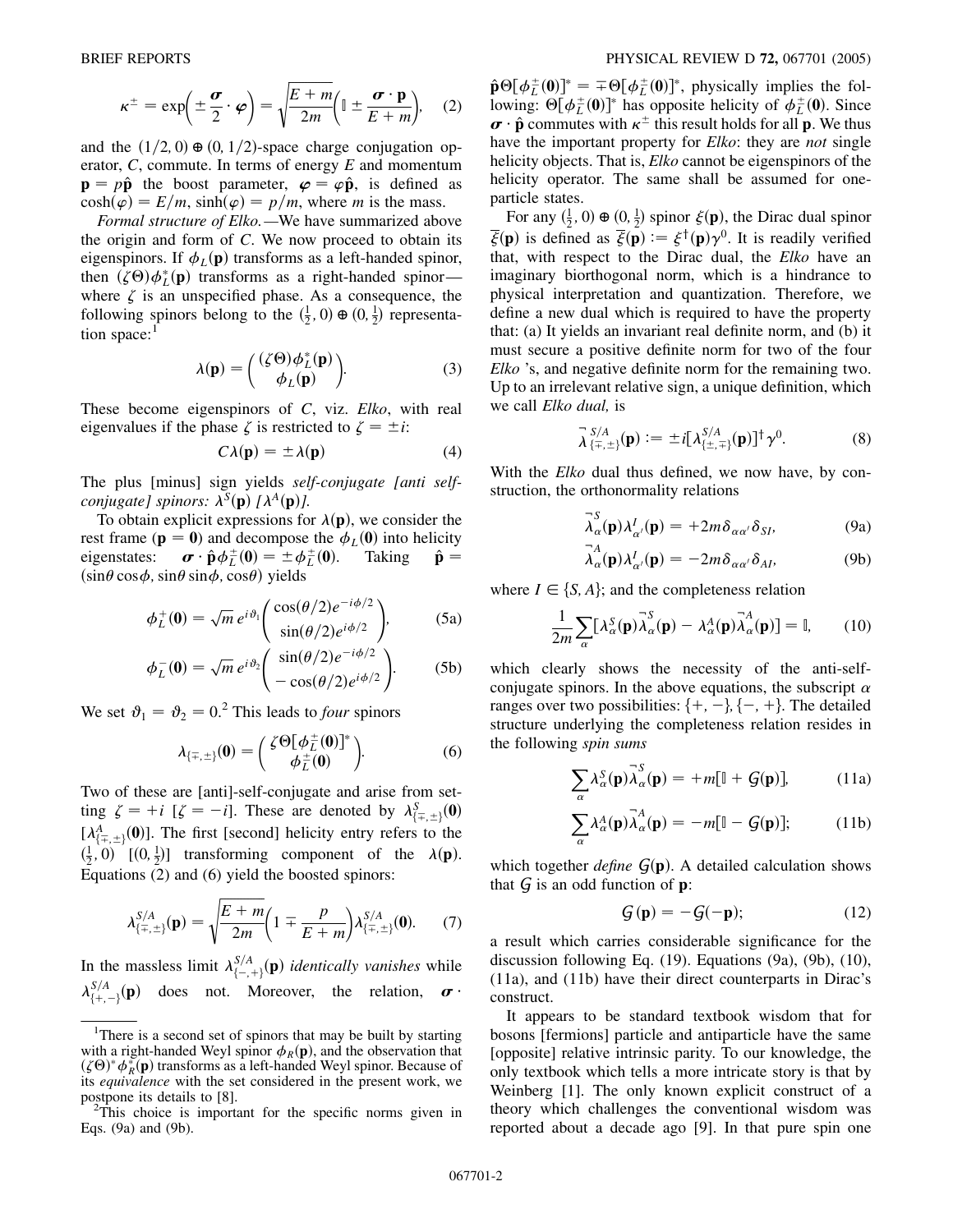bosonic theory, particles and antiparticles carry opposite, rather than same, relative intrinsic parity. It manifests itself through anticommutativity, as opposed to commutativity, of the  $(1, 0) \oplus (0, 1)$ -space's *C* and *P* operators. In a somewhat parallel fashion, we shall now show that, for the spin half *Elko C* and *P* commute, rather than anticommute as they do for the Dirac case. The *P* acting on *Elko* yields

$$
P\lambda_{\{\pm,\pm\}}^{S}(\mathbf{p}) = \pm i\lambda_{\{\pm,\mp\}}^{A}(\mathbf{p}),\tag{13}
$$

and the same equation with a minus sign on the left-hand side for  $\lambda^A \leftrightarrow \lambda^S$ . That is, *Elko* are *not* eigenspinors of the parity operator. Applying it twice establishes  $P^2 = -\mathbb{I}$ , as opposed to Dirac spinors where  $P^2 = +\mathbb{I}$ . Under time reversal  $T = i\gamma^5 C$ , we obtain

$$
T\lambda_{\alpha}^{S}(\mathbf{p}) = -i\lambda_{\alpha}^{A}(\mathbf{p}), \qquad T\lambda_{\alpha}^{A}(\mathbf{p}) = +i\lambda_{\alpha}^{S}(\mathbf{p}), \qquad (14)
$$

implying  $T^2 = -\mathbb{I}$ . It is now a simple exercise to show

$$
ELKO: [C, P] = 0, [C, T] = 0, \t{P, T} = 0.
$$

This proves our claim that *Elko* belong to a NSWC [5]. We confirm also Wigner's expectation  $(CPT)^2 = -\mathbb{I}$  and reconcile with Weinberg's observation (Appendix C of Chapter 2 in [1]) due to *Elko*'s dual helicity nature.

*Physical properties of Elko.—*An *Elko*-based quantum field with well-defined *CPT* properties may now be introduced

$$
\eta(x) = \int \frac{d^3 p}{(2\pi)^3} \frac{1}{\sqrt{2mE(\mathbf{p})}} \sum_{\beta} [c_{\beta}(\mathbf{p}) \lambda_{\beta}^S(\mathbf{p}) e^{-ip_{\mu}x^{\mu}} + c_{\beta}^{\dagger}(\mathbf{p}) \lambda_{\beta}^A(\mathbf{p}) e^{+ip_{\mu}x^{\mu}}],
$$
\n(15)

with the expected anticommutation relations

f*c***p**-

$$
c_{\beta}(\mathbf{p}), c_{\beta'}^{\dagger}(\mathbf{p'})\} = (2\pi)^3 \delta^3(\mathbf{p} - \mathbf{p'})\delta_{\beta\beta'},
$$
 (16)

$$
\{c_{\beta}^{\dagger}(\mathbf{p}), c_{\beta'}^{\dagger}(\mathbf{p}')\} = \{c_{\beta}(\mathbf{p}), c_{\beta'}(\mathbf{p}')\} = 0, \quad (17)
$$

for the creation and annihilation operators  $c_{\beta}^{\dagger}(\mathbf{p})$  and  $c_{\beta}(\mathbf{p})$ , respectively. Its *Elko* dual  $\overrightarrow{\eta}(x)$  is obtained by replacing everywhere  $\lambda(\mathbf{p})$  with its *Elko* dual, exchanging *c* with  $c^{\dagger}$ , and swapping  $ip_{\mu}x^{\mu} \leftrightarrow -ip_{\mu}x^{\mu}$ . The propagator follows from textbook methods. It entails evaluation of  $\langle |T(\eta(x')\overline{\eta}(x))| \rangle$ , where *T* is the fermionic time-ordering operator, and  $\vert$  is the vacuum state. The result in terms of the spin sums reads

$$
S(x - x') = -\int \frac{d^3 p}{(2\pi)^3} \frac{i}{2mE(\mathbf{p})}
$$
  
 
$$
\times \sum_{\beta} [\theta(t' - t)\lambda_{\beta}^S(\mathbf{p})\overline{\lambda}_{\beta}^S(\mathbf{p})e^{-ip_{\mu}(x'^{\mu} - x^{\mu})}
$$
  
 
$$
- \theta(t - t')\lambda_{\beta}^A(\mathbf{p})\overline{\lambda}_{\beta}^A(\mathbf{p})e^{+ip_{\mu}(x'^{\mu} - x^{\mu})}].
$$
 (18)

On using Eqs. (11a) and (11b) for the spin sums, it simplifies to

$$
S(x - x') = \int \frac{d^4 p}{(2\pi)^4} e^{ip_\mu(x^\mu - x'^\mu)} \frac{\mathbb{I} + \mathcal{G}(\mathbf{p})}{p_\mu p^\mu - m^2 + i\epsilon}.
$$
 (19)

In (19), the limit  $\epsilon \rightarrow 0^+$  is understood. The structure of the obtained propagator differs from that of Dirac because in this latter case  $(\mathbb{I} \pm \mathcal{G}(\mathbf{p}))$  appearing in the spin sums is replaced by its counterpart  $-(\mathbb{I} \pm \gamma_\mu p^\mu/m)$  [with the plus sign giving the spin sum for particle spinors  $u_h(\mathbf{p})$ , while the minus sign yields the same for antiparticle spinors  $v_h(\mathbf{p})$ ]. Exploiting the property (12), it is clear that, in the absence of a preferred direction, such as the one arising from a fixed background, like a reference fluid, a thermal bath or an external magnetic field, to name just a few, the second term in Eq. (19) identically vanishes; as a result, Eq. (19) reduces to the Klein-Gordon propagator. Consequently, the field  $\eta(x)$  carries mass dimension one as announced above. It forbids particles described by the theory to enter  $SU(2)_L$  doublets of the SM. The field  $\eta(x)$ thus becomes a first-principle candidate for dark matter as will be discussed below in more detail.

The identity<sup>3</sup>  $(\gamma_{\mu} p^{\mu} \delta_{\alpha}^{\beta} \pm im\mathbb{I} \epsilon_{\alpha}^{\beta}) \lambda_{\beta}^{S/A}(\mathbf{p}) = 0$ , follows as a simple algebraic exercise of applying  $\gamma_\mu p^\mu$  to  $\lambda^{S/A}(\mathbf{p})$ [8,10]. It *cannot* be interpreted as a Dirac equation with an off-diagonal mass term. Instead, the mentioned identity shows that *Elko* satisfy the Klein-Gordon equation,  $(p_{\mu}p^{\mu} - m^2)\lambda^{S/A}(\mathbf{p}) = 0.$ 

As a further consistency check, from the Lagrangian density

$$
\mathcal{L}^{\text{free}} = \partial^{\mu} \overrightarrow{\eta}(x) \partial_{\mu} \eta(x) - m^2 \overrightarrow{\eta}(x) \eta(x), \qquad (20)
$$

one may construct the Hamiltonian density and it turns out that the anticommutation relations (16) and (17) are compatible with positive energy, like in the Dirac case.

Given (15), its dual  $\overline{\eta}(x)$ , as well as the canonical momentum  $\pi(x)$  implied by Eq. (20), as input it is easy to calculate the field anticommutators. We find that  $\{\eta(\mathbf{x}, t), \overline{\eta}(\mathbf{x}', t)\}$  vanishes while  $\{\eta(\mathbf{x}, t), \pi(\mathbf{x}', t)\} =$  $i\delta^3$ (**x** – **x**<sup>*l*</sup>). This is as expected on the basis of a local QFT. The departure from locality is contained in the result that  $\{\eta(\mathbf{x}, t), \eta(\mathbf{x}', t)\}\$  and  $\{\pi(\mathbf{x}, t), \pi(\mathbf{x}', t)\}\$  do *not* vanish. The emergent nonlocality is captured by the expression

$$
\frac{\mathrm{d}}{\mathrm{d}m}\bigg[m\int_{\mathbf{x}-\mathbf{x}'}\langle\vert\{\eta(\mathbf{x},t),\,\eta(\mathbf{x}',t)\}\vert\rangle\bigg]=\frac{1}{m}\gamma^{\mathrm{T}}\gamma^{\mathrm{0}}.
$$

In the limit of large *m* nonlocality becomes negligible. It is worth emphasizing that nonlocality for *Elko* emerges as a higher order effect, for it resides entirely in those expectation values where two *Elko* fields, or two momenta, appear together (cf. [8] for details).

Having established nonlocality, *CPT*-properties and mass dimension one, the physics of *Elko* becomes even more interesting when coupling to the matter content of the SM is considered. Since interaction terms with mass di-

<sup>&</sup>lt;sup>3</sup>Here  $\delta^{\alpha}_{\beta}$  is the usual Kronecker delta, the antisymmetric symbol is defined as  $\varepsilon^{\{-, +\}}_{\{+, -\}} := -1$ , and the  $+(-)$  sign is to be taken for self-conjugate (anti-self-conjugate) spinors.